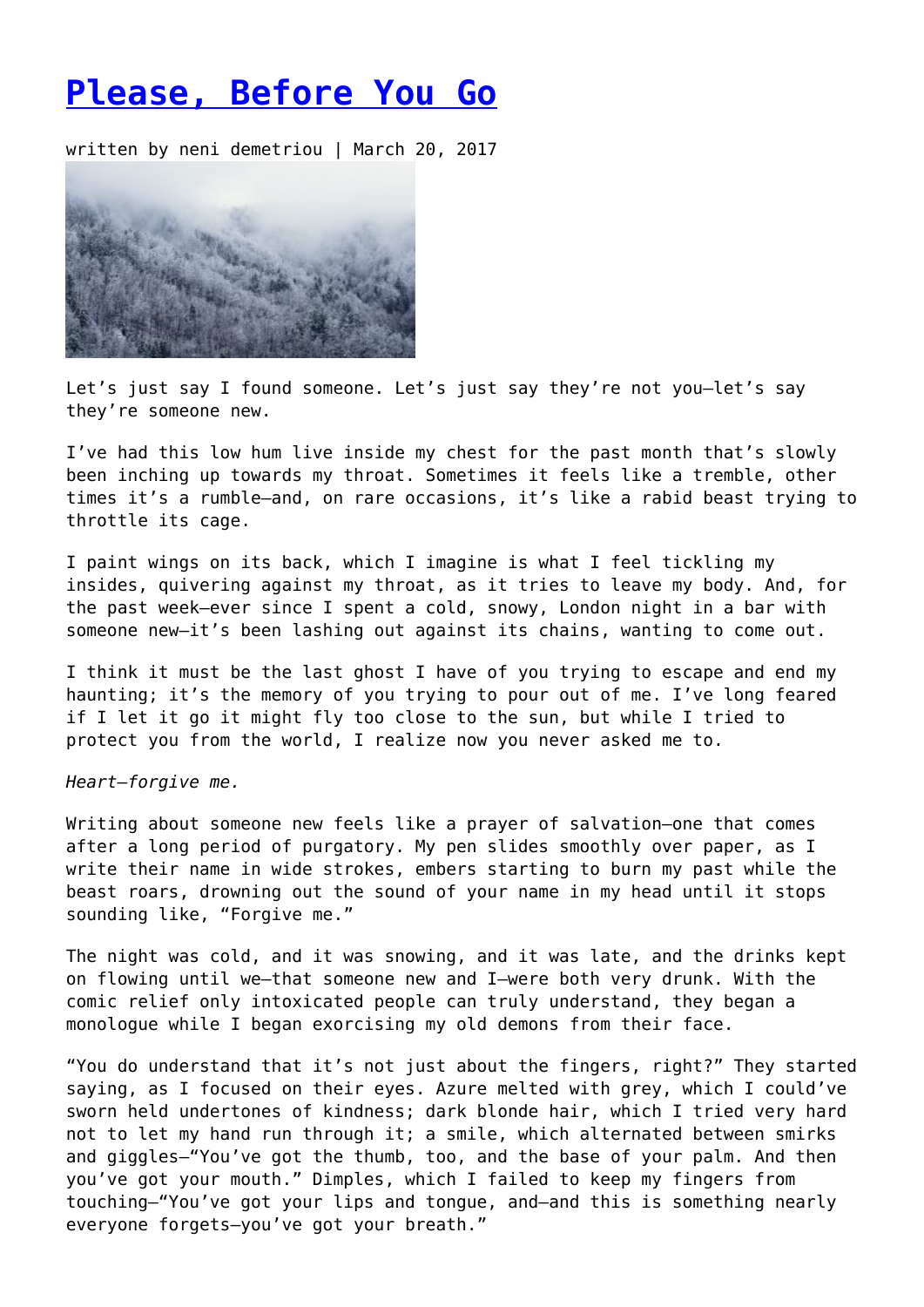Once those words came out I coughed, as my breathing snowballed like something was trying to force it way out of my mouth, my body purring in ways it hadn't in a while.

"It's time to go home," I declared, but after a disaster of an attempt of them trying to call a cab ("Where are we?" "The location on your phone is wrong." "Don't do that." "Cancel it, you've sent them at the wrong place.") I confiscated their phone and proceeded to walk out of the bar, en route to the train station that was a good 20-minute walk in subzero temperatures.

"You coming or what?"

"Alright, alright, alright."

I caught them as soon as their foot missed the end of the sidewalk.

"We have to stop doing this to ourselves," I maybe flirted.

"It's snowing," was their reply.

The snow was coming down hard, reminding me of the last time I experienced the cold and quiet of a city with snowflakes falling all around me—back when I was living in New York City. I remember riding the subway up to my apartment with you by my side, talking about ordering Italian for dinner and watching 'How I Met Your Mother' reruns. I remember coming out of the station and seeing the city starting to change colour—the most beautiful I've ever seen her—and the two-block walk to the front door was one of the coldest walks I ever made in my life.

Until you stopped me mid-step, turned me around and kissed me—and my knees gave out from right beneath me, and everything in my body went quiet.

*Heart—forgive me.*

The snow doesn't stick in London, in case you were wondering, but it cleanses just as well as a deluge. We walked across Blackfriars Bridge at 12:45AM, the hum in my heart vibrating, and the city of London never looked as good as it did in that moment. The lights all along the river glowed like the lights I used to leave on for you—just in case you wanted to come back home.

The Light is what I called you whenever I used to write about you—because you were the only truth and warmth my heart and soul ever needed. But now I think I can see the sun.

To this day, I still write about all the ways we broke each other; about all the ways I learned to bruise a person. But I have to stop writing about you; I have to let you go. It's been 26 weeks since the last time we spoke, since you told me you needed space. That's over six months, that's more than half a year.

God, that's more than half a year.

Half a year where I've lost people I've loved, where my anxiety got worse,